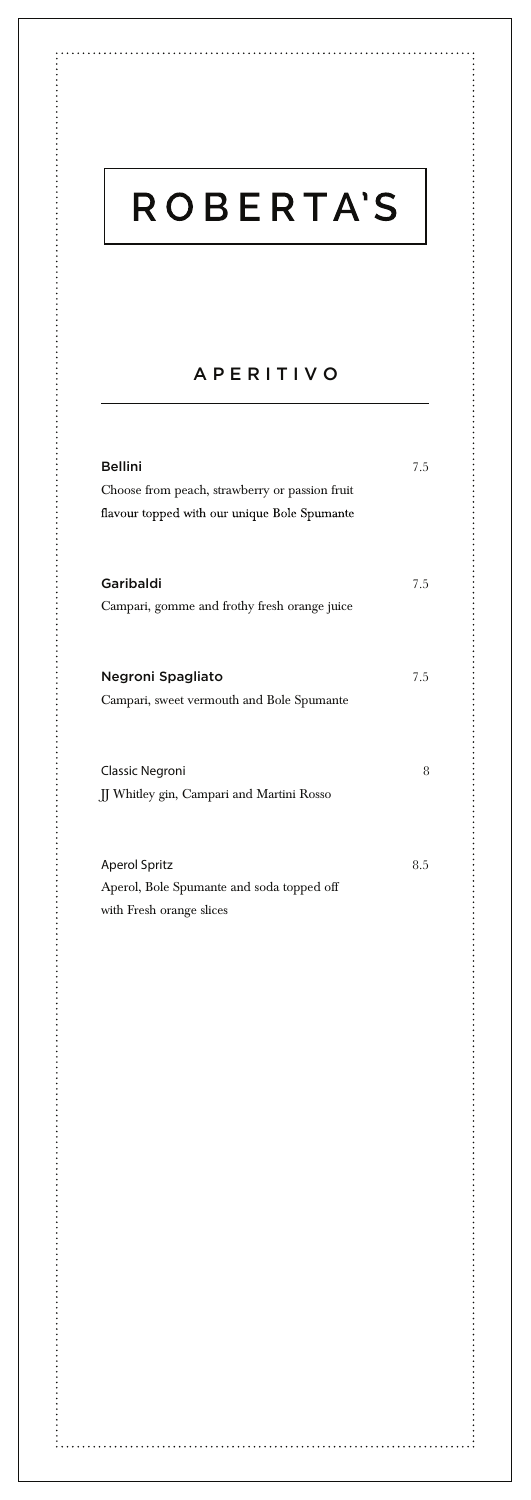## **COCKTAILS**

| Whisky Sour<br>Pick me up classic - First penned in 1862 in The Bartender's                                                                                                                                             | 8.5 |
|-------------------------------------------------------------------------------------------------------------------------------------------------------------------------------------------------------------------------|-----|
| Guide by the ingenuous Jerry Thomas. Naked Malt, Lemon,<br>Syrup, Bitters, Egg White                                                                                                                                    |     |
| Manhattan<br>When sweet Italian vermouth meets American<br>whiskey you get a Manhattan. Martini Rosso,<br>Makers Mark and a dash of angostura bitters.<br>If it ain't broke, don't fix it.                              | 9   |
| Sidecar<br>Courvoisier, Cointreau and fresh lemon balanced<br>with a dash of gomme. The perfect mix of sweet & sour.                                                                                                    | 9   |
| Hemingway Daquiri<br>"I drink to make other people more interesting."<br>Brugal Anejo and maraschino liqueur blend<br>with gomme, grapefruit and fresh lime to make<br>Hemingway's favourite tipple could be yours too. | 9   |
| Cosmopolitan<br>Haku vodka, Cointreau, cranberry and fresh lime.<br>Flamed orange zest finishes off this pink glass<br>of perfection.                                                                                   | 9.5 |
| Roberta's Lemonade<br>Feeling Blue? Haku vodka, Roku gin, Cazcabel<br>blanco, blue curaçao and Brugal blanco mixed<br>with fresh lemon juice and layered over lemonade.<br>That'll put a smile on your face.            | 9.5 |
| <b>Singapore Sling</b><br>Roku gin, Benedictine and Grand Marnier mixed<br>with pineapple, cherry and fresh lime. Finished with<br>soda, a dash of aromatic bitters and a cherry on top.                                | 9.5 |
| Jungle Bird<br>Like rum? A mix of Brugal 1888, Campari,<br>Demerara syrup, pineapple and lime juice<br>takes us to Paradise.                                                                                            | 9.5 |
| Margarita<br>Batanga blanco tequila, Cointreau and fresh<br>lime juice. Chilled to perfection and served<br>with an agave salted rim.                                                                                   | 9.5 |
| Penicillin<br>Naked Grouse combined with homemade<br>honey & ginger syrup and fresh lemon juice.<br>Topped with a Laphroaig float. You can't<br>beat this smoky modern classic.                                         | 10  |
| <b>Classic Martini</b><br>Choose from our selection of Vodka or Gin<br>and let us know if you're feeling sweet, dry<br>or dirty to create your perfect Martini.                                                         | 10  |

If your favourite is not on our list don't hesitate to ask your server if our bartenders can whip it up for you!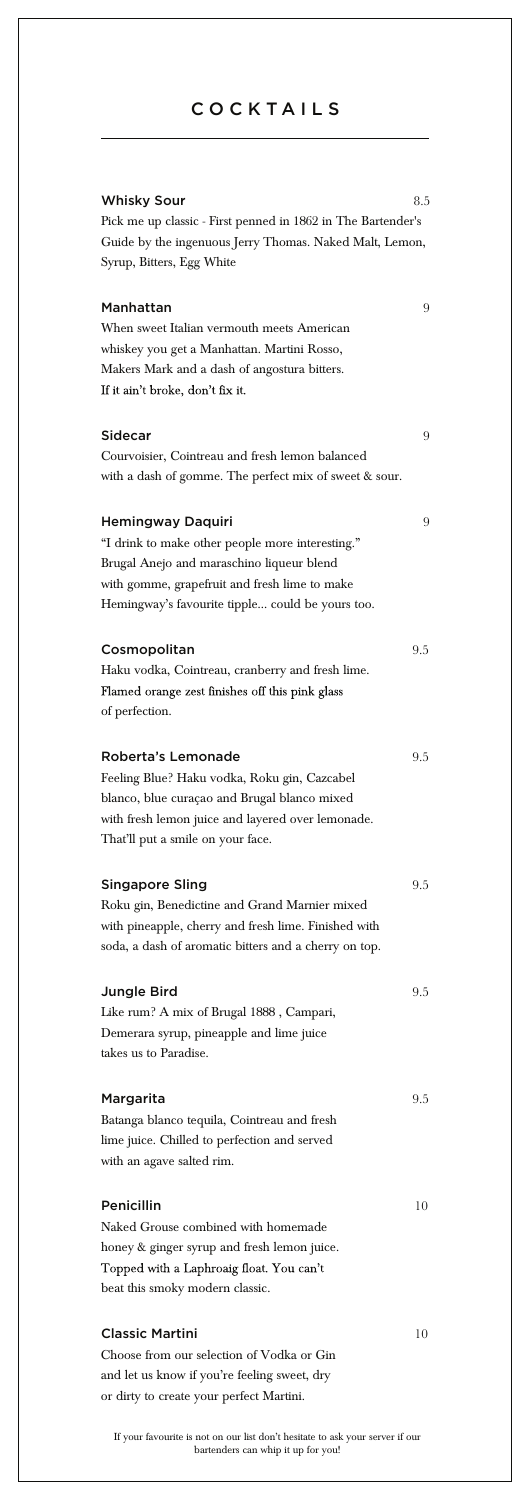## MOCKTAILS

| Taxi driver                                    | 4.5 |
|------------------------------------------------|-----|
| Fresh orange and lime plus a hint of           |     |
| sweetness topped up with soda.                 |     |
|                                                |     |
| Shirley Temple                                 | 4.5 |
| Ginger ale, grenadine and a maraschino         |     |
| cherry on top.                                 |     |
| Virgin Paloma                                  | 4.5 |
| Grapefruit, fresh lime and a hint of agave     |     |
| topped up with soda.                           |     |
| Cosnopolitan                                   | 4.5 |
| Cranberry and zesty lime mixed with some       |     |
| fresh orange.                                  |     |
| Grove Margarita                                | 4.5 |
| Seedlip non-alcoholic spirit shaken with fresh |     |
| lime, agave syrup and a touch of orange zest.  |     |

## DESSERT COCKTAILS

| Grasshopper                              | 8.5 |
|------------------------------------------|-----|
| Crème de menthe and crème de cacao,      |     |
| fresh cream and a sprinkle of nutmeg.    |     |
| <b>White Russian</b>                     | 9   |
| Haku vodka, Kahlua and gimme mixed       |     |
| with milk and fresh cream.               |     |
| Espresso Martini                         | 9   |
| Stolichnaya vanilla vodka, sugar, double |     |
| espresso and cazcabel coffee.            |     |
| Chocolate Martini                        | 9   |
| Baileys Irish cream, Kahlua, JJ Whitley  |     |
| vodka and chocolate syrup.               |     |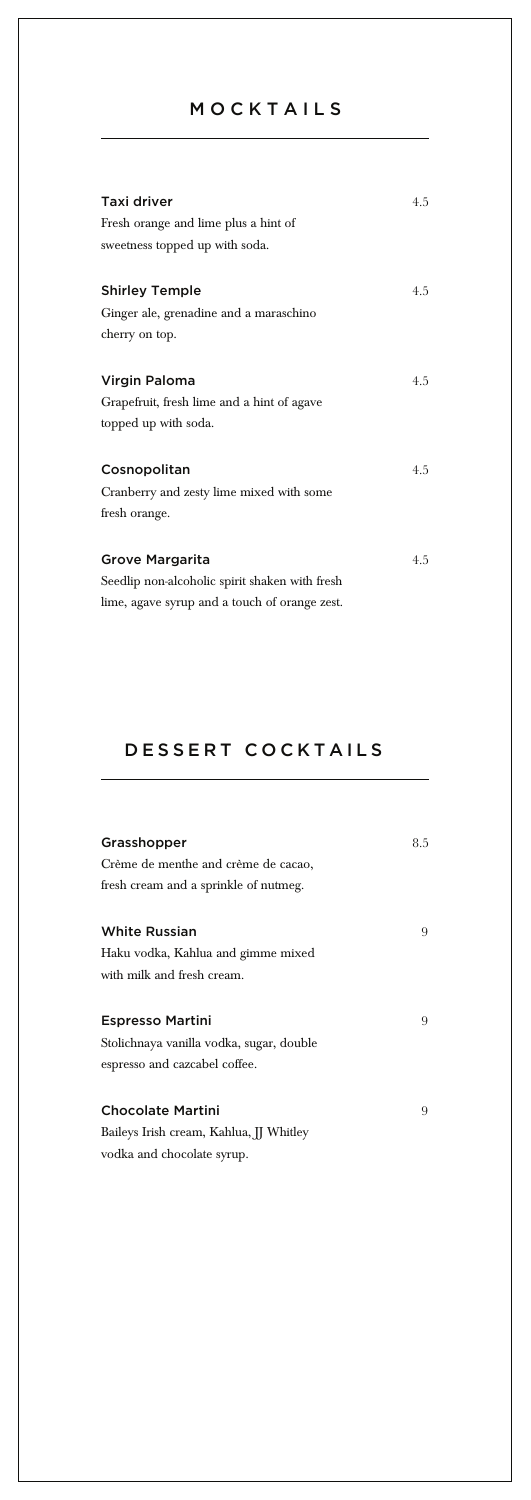## GIN PERFECT SERVES

٠,

,我们的一个小孩的小孩子的女子的女子的女子的女子,我们的女子的女子的女子,我们的女子的女子的女子,我们的女子的女子,我们的女子的女子,我们的女子的女子,我们的女子,我们的女子,我们的女子,我们的女子,

All of our select perfect serves are 50mls but are also available in 25ml measures, just ask your server

#### Caorunn 9

Handcrafted in the Scottish highlands Caorunn is a lightly spiced and full bodied gin. Highlighted best with a slice of red apple and fever tree tonic water.

#### Roku 99 - 1990 - 1991 - 1992 - 1993 - 1994 - 1995 - 1996 - 1997 - 1998 - 1999 - 1999 - 1999 - 1999 - 1999 - 1

Named for its six Japanese botanicals which take you on a journey through the four seasons. This perfectly balanced gin is served with sliced ginger and Fever tree tonic.

#### Whitley Neill Rhubarb & Ginger 9

A smooth gin where the essence of rhubarb gives a tart, crisp edge whilst the ginger extract warms your palate for a full bodied finish. Fever tree tonic and a slice of orange and ginger complete this serve.

#### Malfy con Limone 9.5

Paired with Fever tree tonic and fresh lemon. This delightfully zingy gin will take you straight to the Amalfi coast. Crisp citrus and juniper aromas capture the essence of 'La Dolce Vita'.

#### Malfy Rosa and the Second Second Second Second Second Second Second Second Second Second Second Second Second Second Second Second Second Second Second Second Second Second Second Second Second Second Second Second Second

A rich flavour. Grapefruit and citrus notes with a long juniper finish give this gin a bright aroma. Served with Fever tree Mediterranean tonic and a round of fresh and juicy grapefruit.

## Blackwoods 9.5

Crafted in small batches, the original vintage Gin uses a traditional copper pot still and handpicked Shetland botanicals. Paired with Fever Tree tonic and fresh thyme.

cont.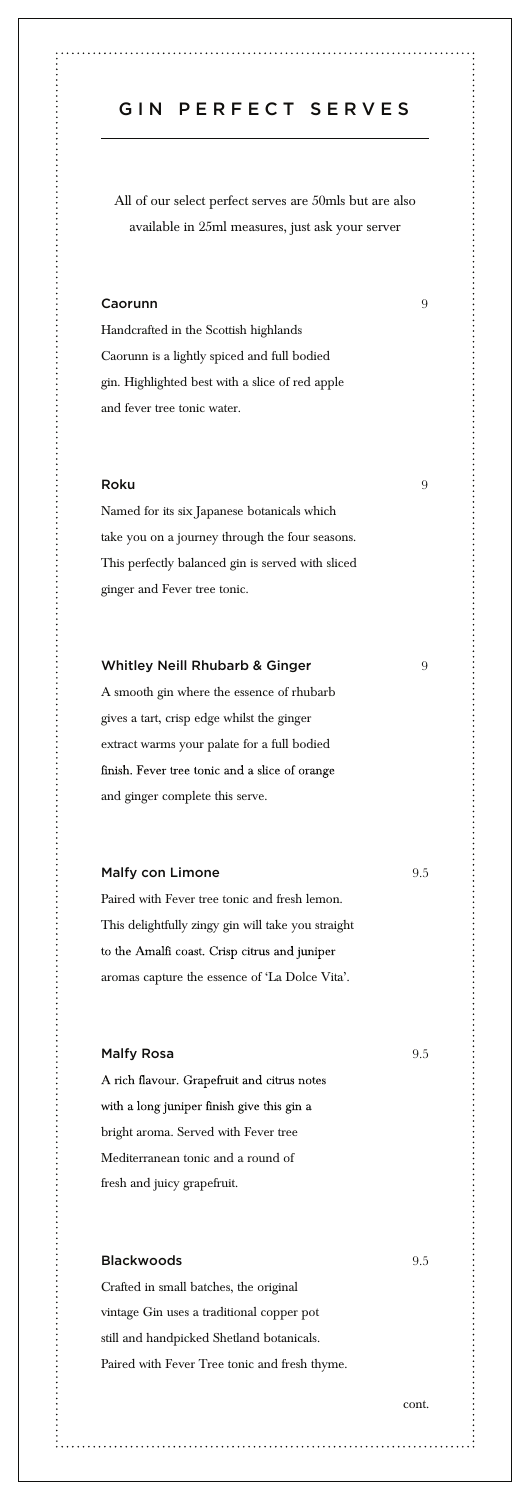GIN PERFECT SERVES

#### Gin Mare 9.5

Paired perfectly with Fever tree Mediterranean tonic. Taste the spices, citrus notes and aromatic herbs of Gin Mare and let them transport you straight to the Costa Brava. Served over ice with a sprig of rosemary and orange zest.

#### No. 209 9.5

Standing out from other gin with predominantly citrus and floral aromatic notes. The irresistible hint of cardamom and spice will warm your palate. Served over ice with Fever tree tonic, aromatic herbs and fresh orange.

#### Glaswegin 9.5

An award winning smooth gin created in artisan stills in the heart of Glasgow. Glaswegin boasts a unique blend of eight Scottish botanicals. A crisp and refreshing serve with fresh mint and a sliver of green apple.

#### Hendricks 10

Curious yet marvellous infusions of Rose & Cucumber give us a uniquely balanced flavour that other gins strive for. Their unusual blend of eleven botanicals and use of two different stills result in an alluring and distinct perfect serve, over ice with fresh cucumber. Perfection.

 $\ddot{\phantom{a}}$ 

,我的人的人的人的女子,不是一个小女子,不是,我的人的女子,不是,我的人的女子,不是,我的人的女子,不是,我的人的女子,不是,我的女子,不是一个女子,不是一个女子,我们的女子,我们的女子,我们的女子,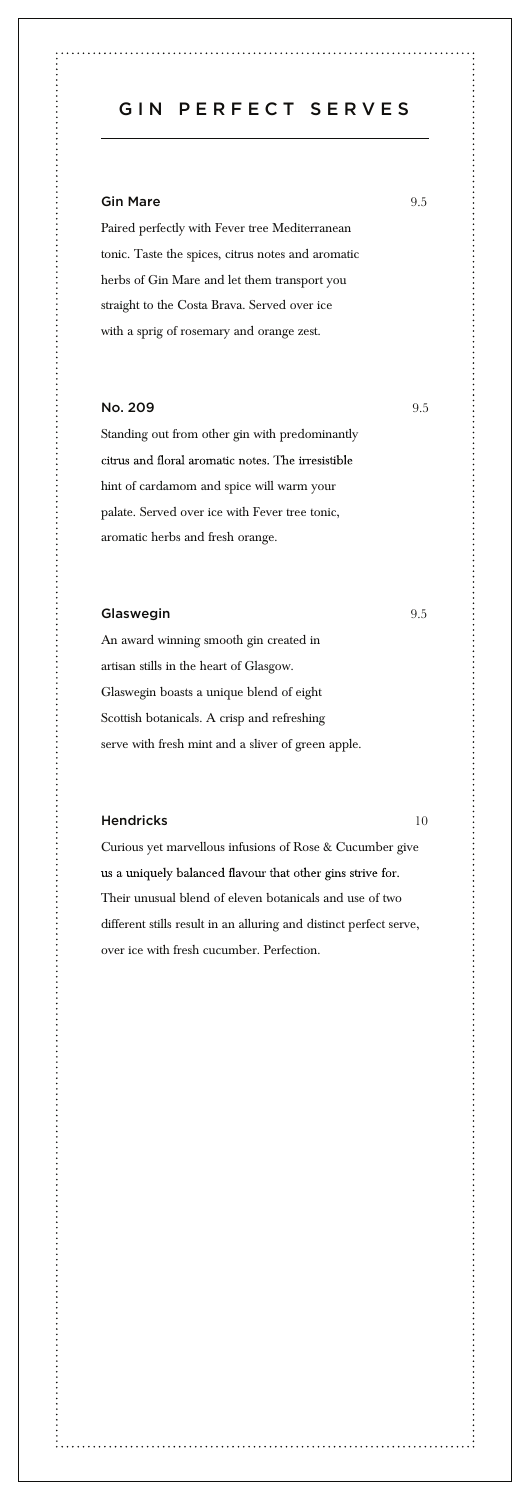## SPARKLING

*Our house Prosecco is handpicked in the very best vineyards in the region, by the family run estate of Ruggeri, offering super premium wine that constantly strives for consistency in quality and the expression of an appealing, satisfying and reliable personality. Over time the identity of our wines has become well recognised and appreciated by clients and wine-lovers alike.*

#### 125 | BTL | MAGNUM

| NV Prosecco Brut Argeo, Ruggeri<br>jasmine - apple - pear<br>Veneto                                     | 6   36   70 |
|---------------------------------------------------------------------------------------------------------|-------------|
|                                                                                                         | 125   BTL   |
| Sassomoro Rosso Lambrrusco di<br>Modena DOC Castelvetro<br>dry - berry compote - rich<br>Modena         | 6   36      |
| 2020 Prosecco DOC Rose Treviso<br>Argeo Brut, Ruggeri<br>rose petals - strawberry - raspberry<br>Veneto | $6.5$   38  |
| NV Giall'Oro, Valdobbiadene Prosecco<br>Superiore DOCG, Ruggeri<br>honey - fig - white peach<br>Veneto  | 45          |
| Trebbiano, Wines of Anarchy, Pet Nat,<br><b>Francesco Cirelli</b><br>floral - toast - almond<br>Abruzzo | 45          |
| Pinot Noir, Rose, Pas Dose, Contratto                                                                   | 80          |

intense - wild berries - purity *Piemonte*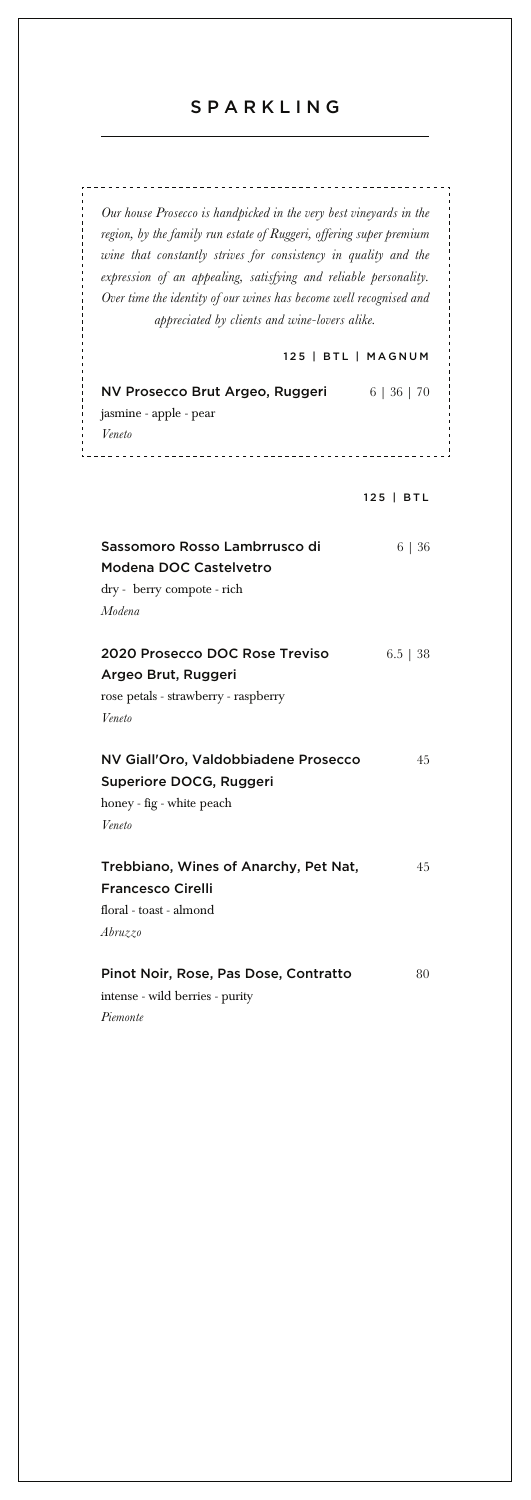## WHITE WINE

|                                                                                                                                                       | 175   250   BTL      |
|-------------------------------------------------------------------------------------------------------------------------------------------------------|----------------------|
| Trebbiano Chardonnay,<br>Fonte della Vigna<br>tropical fruit - flowers - citrus<br>Emillia Romagna                                                    | $5.5$   $7.7$   $23$ |
| Pecorino IGT Terre di Chieti<br>Caleo, Botter<br>soft fruit - floral - dry herb<br>Abruzzo                                                            | 6   8.7   26         |
| Grillo Era Organic, Cantine Volpi<br>passionfruit - citrus - peach<br>Sicily                                                                          | 27                   |
| Fiano IGT Terre Siciliane,<br>Molino a Vento<br>tropical fruit - zing - spice<br>Sicily                                                               | 29                   |
| Vermentino di Sardegna, Villa<br>Solais, Santadi<br>chamomile - white flowers - aromatic herbs<br>Sardinia                                            | 7   10   30          |
| Pinot Grigio DOC, Veritiere<br>lime - flower petals - spritz of citrus<br>Veneto                                                                      | $7.5$   10.7   32    |
| Garganega San Vincenzo, Anselmi<br>rich - complex - clean<br>Veneto                                                                                   | 35                   |
| Riesling IGT Conte Vistarino<br>zesty - lemon - caramel<br>Lombardia                                                                                  | $8.5$   12   36      |
| Grenache Vermentino, Clairette,<br>Le Cigare Blanc, Bonny Doon Vineyard<br>pineapple - mango - pine - wet stones<br>California                        | 38                   |
| <b>Chardonney Organic</b><br><b>Bonterra Vineyards</b><br>toasted almonds - lemon - crème brulee<br>California                                        | 40                   |
| Ribolla Gialla Vinnae IGT,<br>Vinnaioli Jermann<br>full bodied - intense - powerful - aromatic.<br>Italy, Friuli-Venezia Giulia, Ribolla Gialla 12.5% | 60                   |
| Chardonnay Karia, Stag's<br><b>Leap Wine Cellars</b><br>butter - toasted brioche - honey - tropical fruits.                                           | 70                   |

*United States of America, California, Chardonnay 14.5%*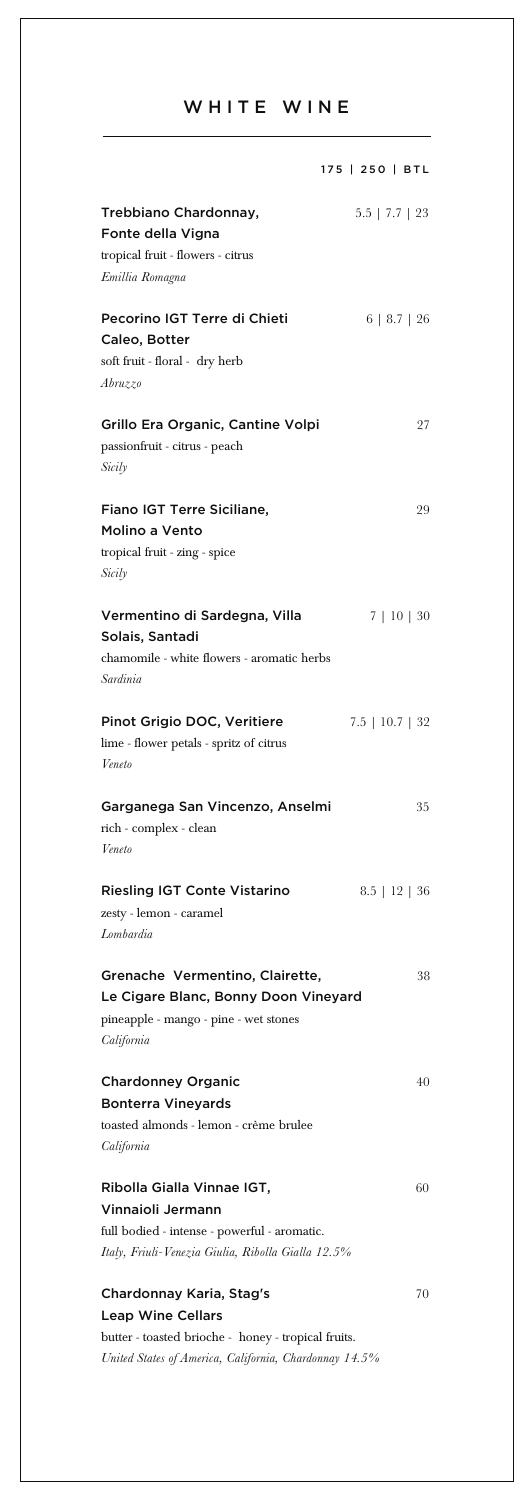## ORANGE WINE

175 | 250 | BTL

### Trebbiano d'Abruzzo DOC Anfora 55 Organic, Francesco Cirelli peaches - nectarine - flowers *Abruzzo*

Trebianno Back To Silence 65

Lugana DOC, Ottella highly perfumed - natural - peach - orange - grapefruit *Lugana*

### ROSÉ WINE

|                                                                                                      | 175   250   BTL       |
|------------------------------------------------------------------------------------------------------|-----------------------|
| Sangiovese Montipulciano,<br>Era Organic, Cantine Volpi<br>delicate - soft berry - floral<br>Abruzzo | $5.8$   $8.40$   $25$ |
| Nero d'Avola Sicilia DOC, Planeta 7.5   10.8   32<br>rose petal - strawberry - pomegranate<br>Sicily |                       |
| Grenache Vin Gris de Cigare,<br><b>Bonny Doon Vineyard</b>                                           | 4.5                   |

Provence style - wild strawberry - peach - guava *California*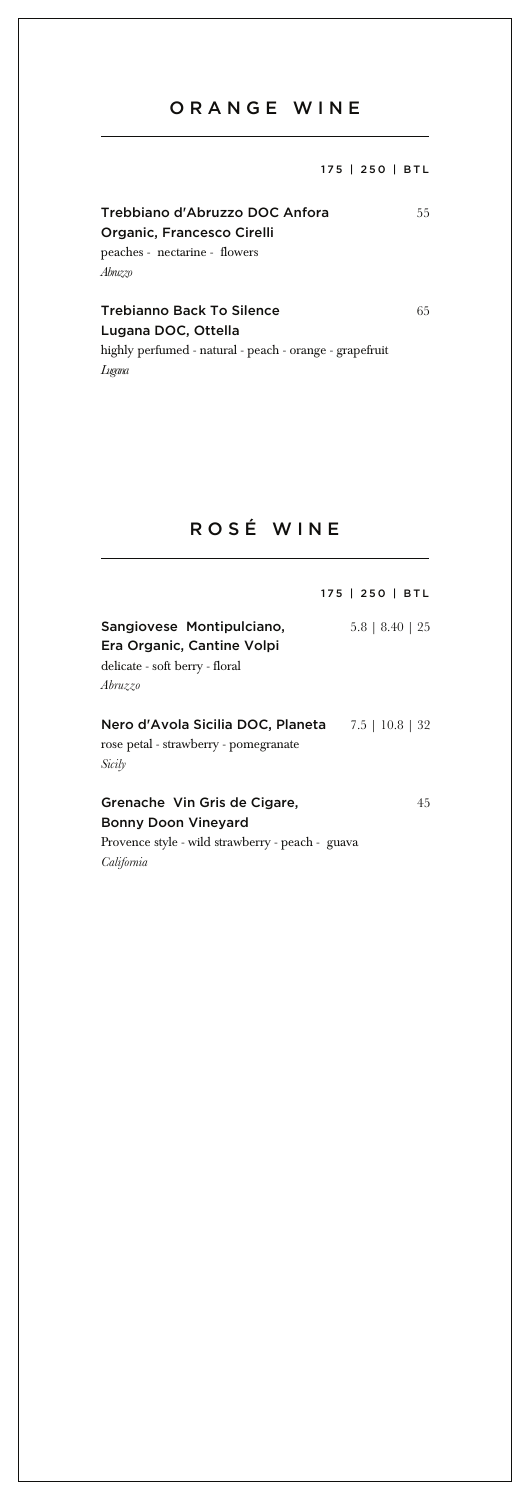## RED WINE

|                                                                                                                                   | 175   250   BTL      |
|-----------------------------------------------------------------------------------------------------------------------------------|----------------------|
| Sangiovese Merlot,<br>Fonte della Vigna<br>soft - cherry - blackberry<br>Emillia Romagna                                          | $5.5$   $7.7$   $23$ |
| Barbera Amonte, Volpi<br>bright - fruity - easy<br>Piemonte                                                                       | $5.8$   $8.4$   $25$ |
| Nerello Mascalese IGT Terre Siciliane, 6.3   9   27<br>Molino a Vento<br>herbaceous - spicy-wild berry<br>Sicily                  |                      |
| Montipulciano, Biferno<br>Rosso DOC, Palladino<br>delicate - blueberry - damson<br>Abruzzo                                        | 28                   |
| Negroamarno, Salice Salentino<br>Riserva, Francesco Candido<br>warm - rich - black fruit - cocoa-leather<br>Puglia                | $7.5$   10.8   32    |
| Carignano del Sulcis, Grotta<br>Rossa, Santadi<br>violets - toffee - blackcurrant - dried figs<br>Sardinia                        | 34                   |
| Pinot Nero, Conte Vistarino<br>mulberry - rich - cherry<br>Pavese                                                                 | $8.4$   12   36      |
| Sangiovese, Brusco dei Barbi,<br>Fattoria dei Barbi<br>plums - raspberries - tangy redcurrants<br>Tuscany                         | 38                   |
| Zinfandel, Rancho Zabaco<br>blackberries - boysenberries - white pepper<br>California                                             | $9.8$   14   42      |
| Sangiovese, Rosso di Montalcino,<br>Il Poggione<br>black cherry - blackcurrant - soft vanilla<br>Tuscany                          | 45                   |
| Corvina, Valpolicella Ripasso<br>DOC, Bertani<br>Intense - red plums - raspberry - black cherry - spice<br>Veneto                 | 48                   |
| Grenache, Le Cigare Volant, Bonny<br>Doon Vineyard<br>strawberry - savoury - spice - liquorice<br>California                      | 50                   |
| Cabernet Sauvignon, Hands of<br>Time Red Blend, Stag's Leap<br>cherry blossom - wild berry - aromatic herbs - cocoa<br>California | 70                   |
| Pinot Nero Pernice Conte Vistarino<br>red fruits - coffee beans - cacao<br>Pavese                                                 | 75                   |
| Sangiovese Brunello di Montalcino,<br>Fattoria dei Barbi<br>powerful - intense - lingering - elegant<br>Tuscany                   | 80                   |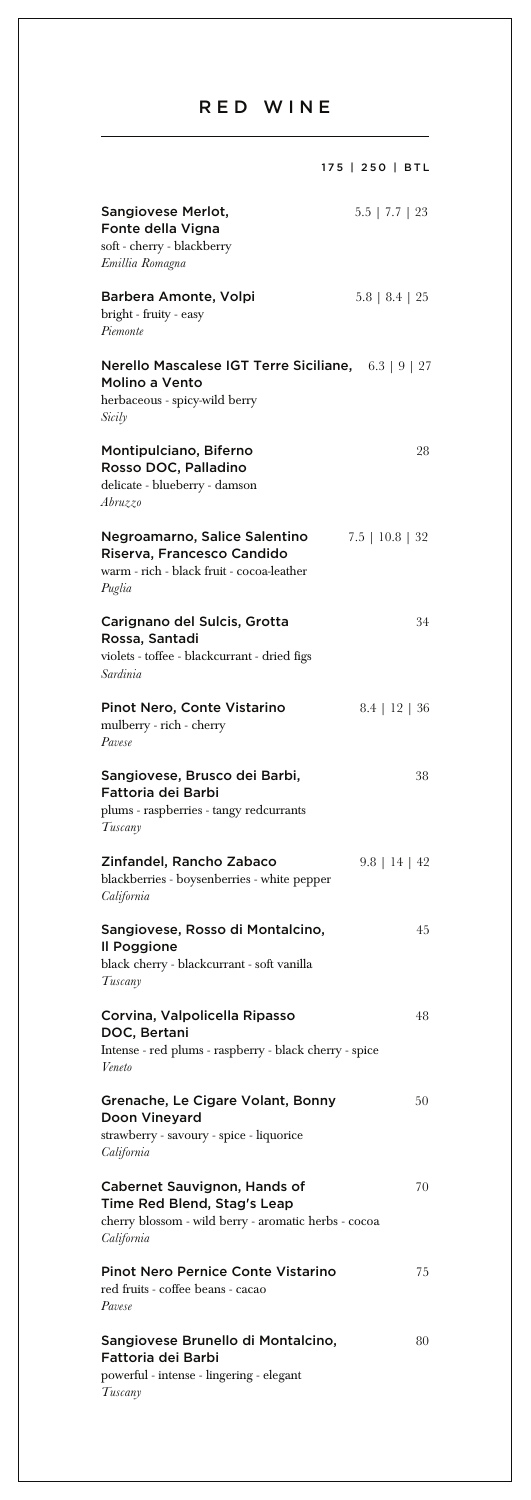## DRAUGHT BEER

|                                          | $1/2$ PINT   PINT |
|------------------------------------------|-------------------|
| Peroni Nastro Azzurro<br>Lombardia, 5.1% | $2.9$   5.8       |
| <b>Brooklyn Lager</b>                    | $2.7 \pm 5.5$     |

*New York, 5.2%*

### BOTTLED BEER & CIDER

| Peroni Nastro Azzurro 330ml<br>Italy, 5.1%            | 4.9 |
|-------------------------------------------------------|-----|
| Peroni Nastro Azzurro 330ml<br>Italy, 5.1% GF         | 4.9 |
| Peroni Red 330ml<br>Italy, 4.7%                       | 4.5 |
| Birra Messina 330ml<br>Sicily, 4.7%                   | 5   |
| Ichnusa lager 330ml<br>Sardinia, 4.7%                 | 5   |
| Sierra Navada IPA 375ml<br>USA, 5.6%                  | 5.5 |
| Miller Genuine Draft 330ml<br>USA, 4.7%               | 5   |
| Hidden Lane 88 Lager 330ml<br>Glasgow, 4.2% O         | 4.9 |
| Hidden Lane Raspberry Saison 330ml<br>Glasgow, 4.5% O | 4.9 |
| Angioletti Cider 500ml<br>Italy, 6.8% V GF            | 6   |
| Peroni Libera 330ml<br>Italy, 0.0% V                  | 4.5 |

*Organic O Vegan V Gluten Free GF*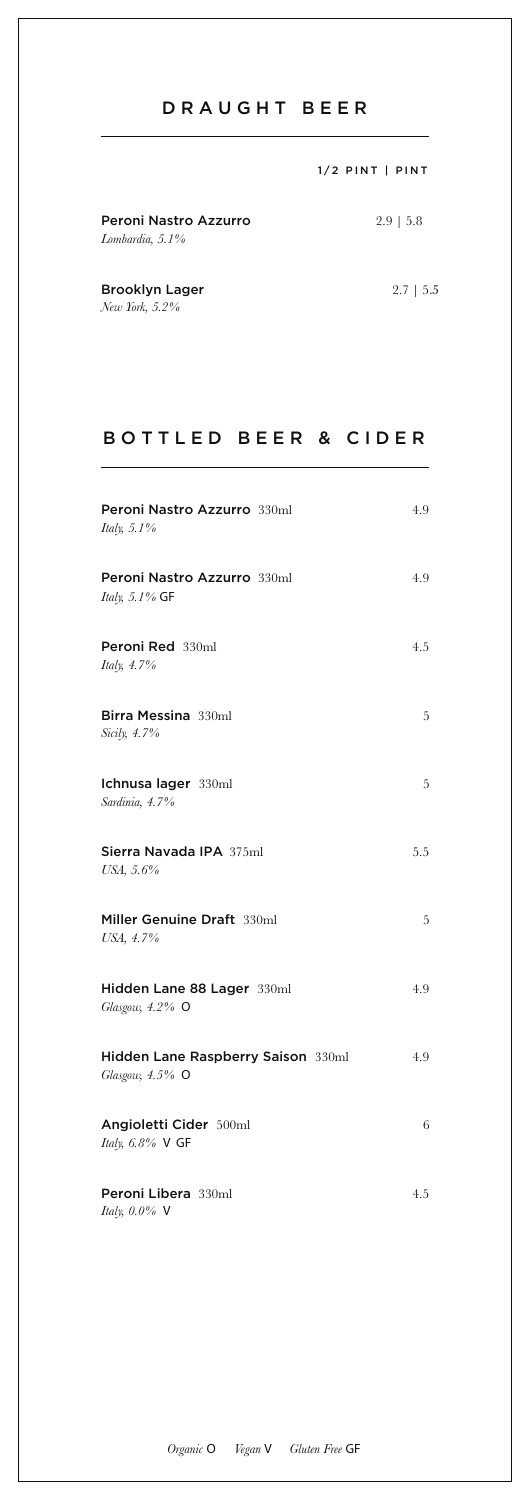|                      | <b>VODKA</b> | All 25ml       |
|----------------------|--------------|----------------|
| JJ Whitley           |              | 3              |
| Absolute blue        |              | 3.5            |
| Stolichnaya Vanilla  |              | 3.5            |
| Haku                 |              | $\overline{4}$ |
| <b>Grey Goose</b>    |              | 4.5            |
| <b>Belvadere</b>     |              | 4.5            |
| <b>Absolut Pear</b>  |              | $\overline{4}$ |
| Absolut Raspberri    |              | $\overline{4}$ |
| <b>Absolut Mango</b> |              | $\overline{4}$ |

| WHISKY                   | All 25ml |
|--------------------------|----------|
| <b>Famous Grouse</b>     | 3        |
| Auchententoshen American | 5        |
| <b>Naked Grouse</b>      | 5        |
| Highland Park 12 Y/O     | 6        |
| Toki                     | 6        |
| Laphroaig 12 Y/O         | 7        |
| Jim Beam                 | 3.5      |
| <b>Maker's Mark</b>      | 4.5      |
| <b>Woodford Reserv</b>   | 4.5      |

Bulleit Rye Whiskey **5.5**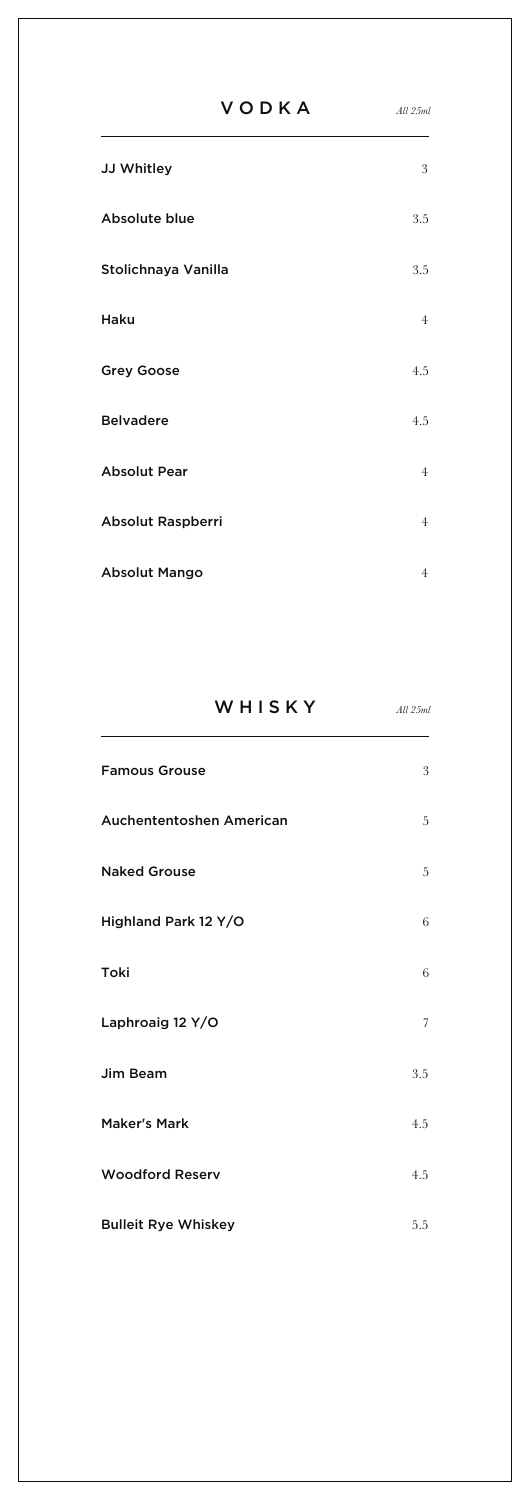| R U M                      | All 25ml       |
|----------------------------|----------------|
| <b>Brugal Blanco</b>       | 3.5            |
| Brugal Añejo               | 3.5            |
| <b>Sailor Jerry Spiced</b> | 3.5            |
| Koko Kanu                  | $\overline{4}$ |
| Havana 7 Y/O               | $\overline{4}$ |
| Brugal 1888                | 5              |
| Diplomático                | 5              |

## COGNAC - GRAPPA

| Courvoisier VS 25ml               | 5.  |
|-----------------------------------|-----|
| Courvoisier VSOP 25ml             | 7   |
| Grappa Nonino Chardonnay 50ml     | 7   |
| <b>Grappa Nonino Moscato</b> 50ml | 7   |
| Grappa Nonino Prosecco 50ml       | 7.5 |

# TEQUILA

*All 25ml*

| <b>Cazcabel Blanco</b>  | 3.5            |
|-------------------------|----------------|
| Batanga Blanco          | 3.5            |
| <b>Tequila Rose</b>     | 3.5            |
| <b>Cazcabel Coconut</b> | $\overline{4}$ |
| <b>Cazcabel Coffee</b>  | $\overline{4}$ |
| <b>Cazcabel Honey</b>   | 4              |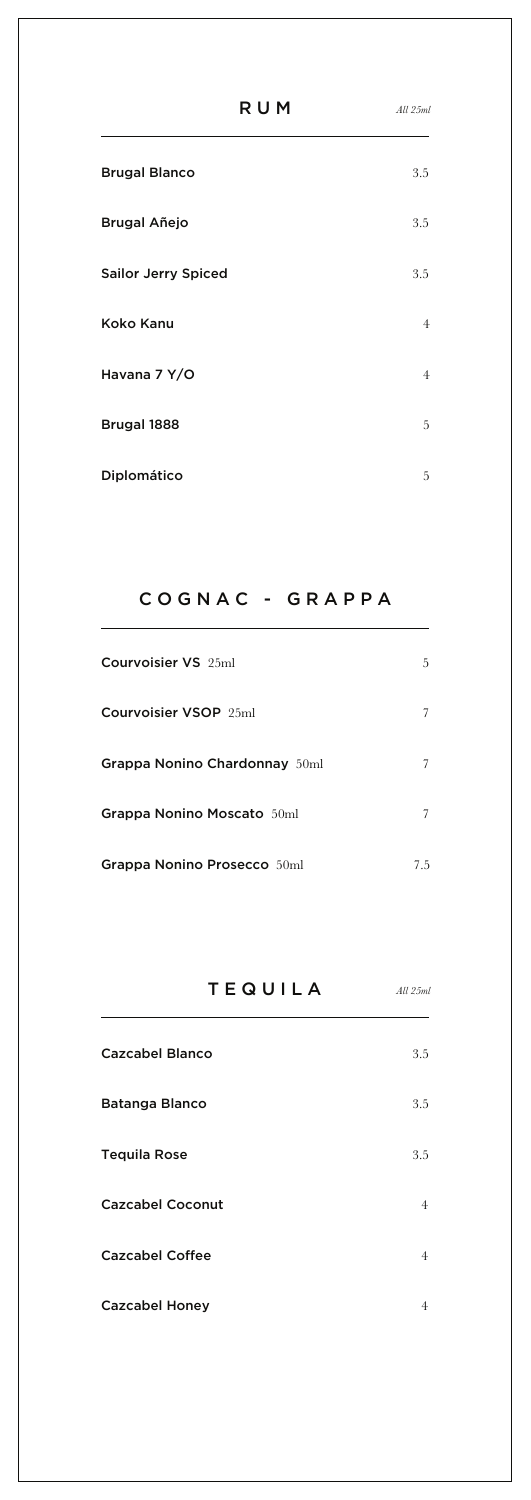## SOFT DRINKS

| San Pellegrino Blood Orange 330ml Can     | 2.5            |
|-------------------------------------------|----------------|
| San Pellegrino Lemon & Mint 330ml Can     | 2.5            |
| San Pellegrino Pomegranate 330ml Can      | 2.5            |
| San Pellegrino Sparkling 750ml Bottle     | $\overline{4}$ |
| San Pellegrino Sparkling 250ml Bottle     | $\overline{2}$ |
| San Pellegrino Panna Aqua 750ml Bottle    | $\overline{4}$ |
| San Pellegrino Panna Aqua 250ml Bottle    | $\overline{2}$ |
| Fever Tree Light Tonic 200ml Bottle       | 1.5            |
| Fever Tree Light Ginger 200ml Bottle      | 1.5            |
| Fever Tree Light Med Tonic 200ml Bottle   | 1.5            |
| Fever Tree Sicilian Lemonade 200ml Bottle | 1.5            |
| Cranberry 175ml                           | 1.5            |
| Pineapple Juice 175ml                     | 1.5            |
| Tomato Juice 175ml                        | 1.5            |
| Cloudy Apple 175ml                        | $\overline{2}$ |
| Pink Grapefruit 175ml                     | $\overline{2}$ |
| Coca Cola Classic 330ml                   | 3              |
| Coca Cola Diet 330ml                      | 2.75           |